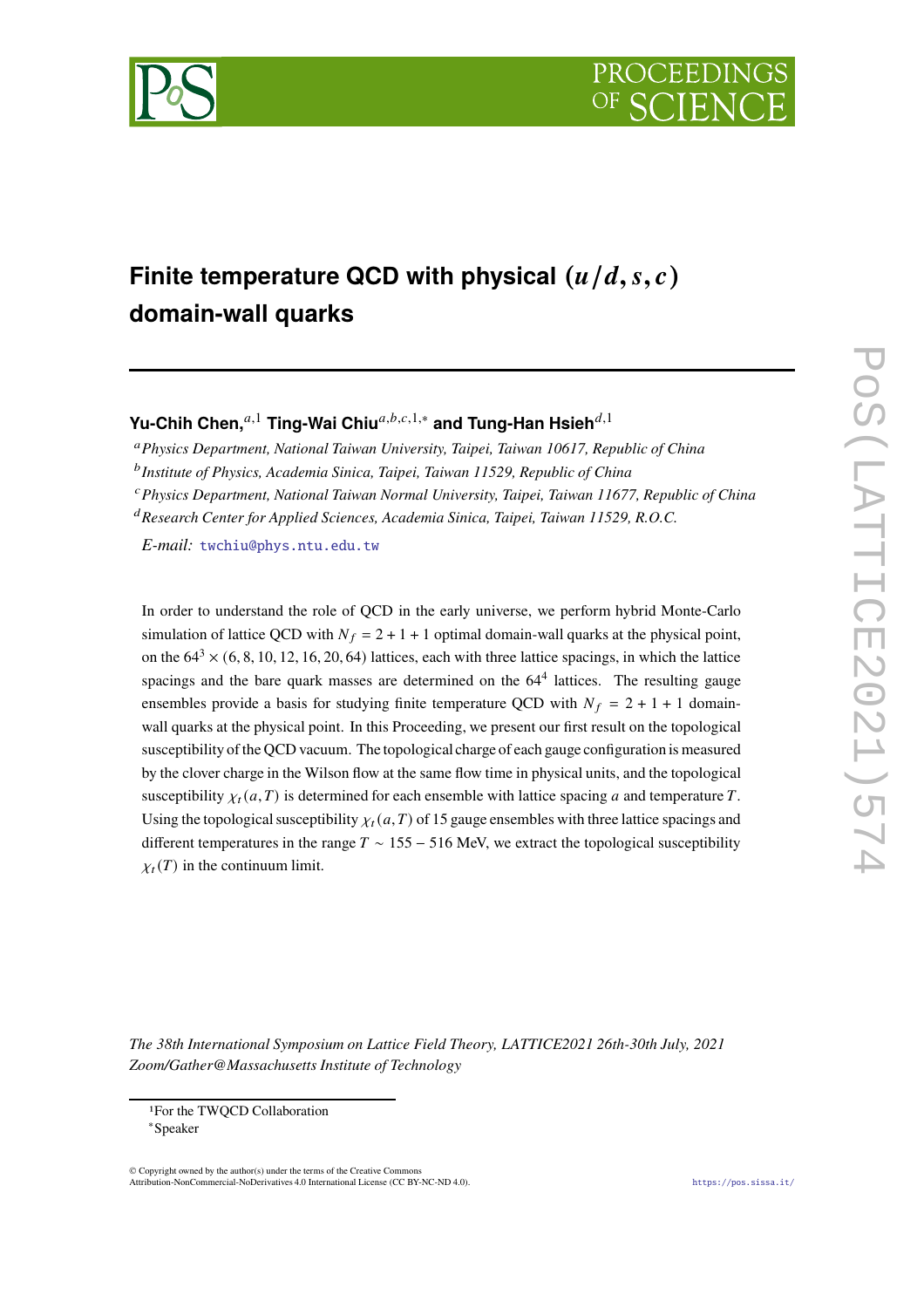**1. Introduction**

The topological susceptibility  $\chi_t$  is the most crucial quantity to measure the quantum fluctuations of the QCD vaccum. Theoretically, the topological susceptibility is defined as

$$
\chi_t = \lim_{V \to \infty} \frac{\langle Q_t^2 \rangle}{V},\tag{1}
$$

where  $Q_t$  is the integer-valued topological charge of the gauge field in the 4-dimensional volume  $V$ ,

$$
Q_t = \frac{g^2 \epsilon_{\mu\nu\lambda\sigma}}{32\pi^2} \int d^4x \, \text{tr}[F_{\mu\nu}(x) F_{\lambda\sigma}(x)],\tag{2}
$$

and  $F_{\mu\nu} = T^a F_{\mu\nu}^a$  is the matrix-valued field tensor, with the normalization tr( $T^a T^b$ ) =  $\delta_{ab}/2$ .

At zero temperature,  $\chi_t$  is related to the chiral condensate  $\Sigma$ ,

$$
\Sigma = -\lim_{m_q \to 0} \lim_{V \to \infty} \frac{1}{V} \int d^4x \langle \bar{q}(x) q(x) \rangle, \tag{3}
$$

the order parameter of the spontaneously chiral symmetry breaking, and its nonzero value gives the majority of visible (non-dark) mass in the present universe.

For QCD with  $u$  and  $d$  light quarks, the leading order chiral perturbation theory (ChPT) gives the relation [\[1](#page-6-0)]

<span id="page-1-0"></span>
$$
\chi_t = \Sigma \left( \frac{1}{m_u} + \frac{1}{m_d} \right)^{-1},\tag{4}
$$

which shows that  $\chi_t$  is proportional to  $\Sigma$ . This implies that the non-trivial topological quantum fluctuations in the QCD vacuum is the origin of the spontaneously chiral symmetry breaking. In other words, if  $\chi_t$  is zero, then  $\Sigma$  is also zero and the chiral symmetry is unbroken, and the mass of the nucleon could be as light as ~ 10 MeV rather than ~ 940 MeV. Moreover,  $\chi_t$  breaks the  $U_A(1)$ symmetry and resolves the puzzle why the flavor-singlet  $\eta'$  is much heavier than other non-singlet (approximate) Goldstone bosons [\[2](#page-6-1)[–4\]](#page-6-2).

At temperature  $T > T_c$ , the chiral symmetry is restored and  $\Sigma = 0$ , thus the condition for deriving [\(4\)](#page-1-0) goes away, and the relation between  $\chi_t$  and  $\Sigma$  no longer holds. In other words, for  $T > T_c$ ,  $\chi_t$  and  $\Sigma$  are independent, thus the restoration of chiral symmetry does not necessarily implies the restoration of  $U_A(1)$  symmetry. Interestingly, the non-trivial quantum fluctuations of the QCD vacuum at  $T > T_c$  only have the possibility to give a nonzero  $\chi_t$  but not the  $\Sigma$ .

For  $T > T_c$ ,  $\chi_t(T)$  could play an important role in generating the majority of the mass in the universe, as a crucial input to the axion mass and energy density, a promising candidate for the dark matter in the universe. The axion [\[5](#page-6-3)[–7](#page-6-4)] is a pseudo Nambu-Goldstone boson arising from the breaking of a hypothetical global chiral U(1) extension of the Standard Model at an energy scale  $f_A$  much higher than the electroweak scale, the Pecci-Quinn mechanism. This not only solves the strong CP problem, but also provides an explanation for the dark matter in the universe. The axion mass at temperature T is proportional to  $\sqrt{\chi_t(T)}$ , which is one of the key inputs to the equation of motion for the axion field evolving from the early universe to the present one, with solutions predicting the relic axion energy density, through the misalignment mechanism [\[8](#page-6-5)[–10](#page-6-6)].

For  $T < T_c$ , the ChPT provides a prediction of  $\chi_t(T)$  with the input  $\chi_t(0)$  at the zero temperature [\[11,](#page-6-7) [12](#page-6-8)]. However, for  $T > T_c$ , the chiral symmetry is restored and the ChPT breaks down, thus the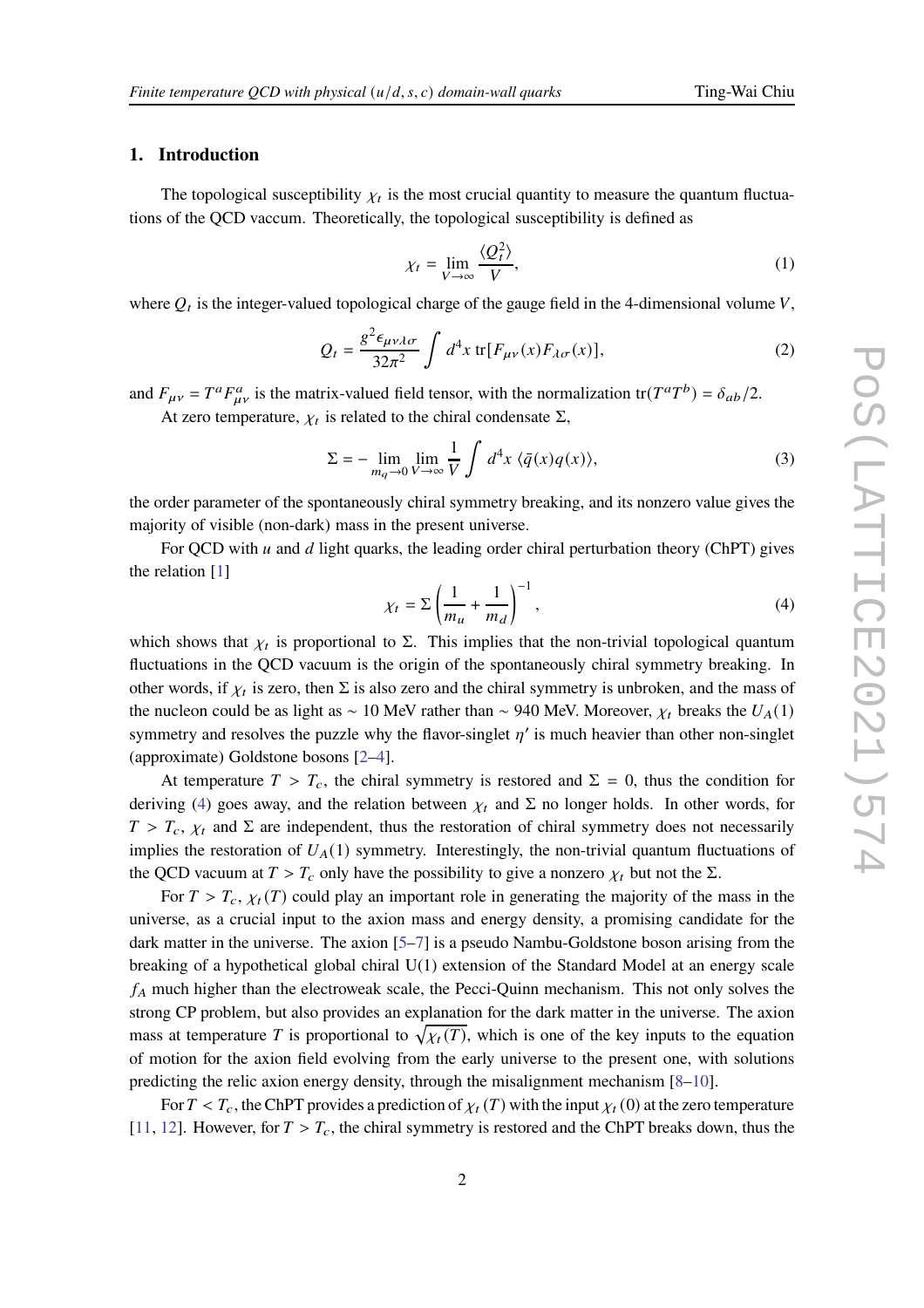determination of  $\chi_t(T)$  requires a non-perturbative treatment from the first principles of QCD. To this end, lattice QCD provides a viable nonperturbative determination of  $\chi_t(T)$ . Nevertheless, it becomes more and more challenging as the temperature gets higher and higher, since in principle the non-trivial configurations are more suppressed at higher temperatures, which in turn must require a much higher statatics in order to give a reliable determination. So far, direct simulations have only measured  $\chi_t(T)$  up to  $T \sim 550$  MeV.

Recent lattice studies of  $\chi_t(T)$  aiming at the axion cosmology include various simulations with  $N_f = 0$ , 2 + 1, and 2 + 1 + 1, where the lattice fermions in the unquenched simulations include the staggered fermion, the Wilson fermion, and the twisted-mass Wilson fermion [\[13](#page-6-9)[–19](#page-6-10)]. For recent reviews, see, e.g., Refs. [\[20](#page-7-0), [21](#page-7-1)] and references therein.

In this study, we perform the HMC simulation of lattice QCD with  $N_f = 2 + 1 + 1$  optimal domain-wall quarks at the physical point, on the  $64<sup>3</sup> \times (6, 8, 10, 12, 16, 20, 64)$  lattices, each with three lattice spacings  $a \sim (0.064, 0.068, 0.075)$  fm. The bare quark masses and lattice spacings are determined on the 64<sup>4</sup> lattices. The topological susceptibility of each gauge ensemble is measured by the Wilson flow at the flow time  $t = 0.8192$  fm<sup>2</sup>, with the clover definition for the topological charge. Using the topological susceptibility  $\chi_t(a,T)$  of 15 gauge ensembles with 3 different lattice spacings and different temperatures in the range  $T \sim 155 - 516$  MeV, we extract the topological susceptibility  $\chi_t(T)$  in the continuum limit.

### **2. Gauge ensembles**

Our present simulations with physical  $(u/d, s, c)$  on the 64<sup>3</sup> $\times$  (6, 8, 10, 12, 16, 20, 64)  $\equiv N_x^3 \times N_t$ lattices are extensions of our previous ones [\[22](#page-7-2)[–24\]](#page-7-3), using the same actions and algorithms, and the same simulation code with tunings for the computational platform Nvidia DGX-V100. Most of our production runs were performed on 10-20 units of Nvidia DGX-V100 at two institutions in Taiwan, namely, Academia Sinica Grid Computing (ASGC) and National Center for High Performance Computing (NCHC), from 2019 to 2021. Besides Nvidia DGX-V100, we also used other Nvidia GPU cards (e.g., GTX-2080Ti, GTX-1080Ti, GTX-TITAN-X, GTX-1080) for HMC simulations on the  $64^3 \times (6, 8, 12)$  lattices, which only require 8-22 GB device memory. We outline our HMC simulations as follows.

For the gluon fields, we use the Wilson plaquette action

$$
S_g(U) = \beta \sum_{\text{plaq.}} \left\{ 1 - \frac{1}{3} \text{ReTr}(U_p) \right\},\,
$$

where  $\beta = 6/g_0^2$ . Then setting  $\beta$  to three different values {6.15, 6.18, 6.20} gives three different lattice spacings. For the quark fields, we use the optimal domain-wall fermion [\[25](#page-7-4)] and its extension with the  $R_5$  symmetry [\[26](#page-7-5)]. For domain-wall fermions, to simulate  $N_f = 2 + 1 + 1$  amounts to simulate  $N_f = 2 + 2 + 1$  since

<span id="page-2-0"></span>
$$
\left(\frac{\det \mathcal{D}(m_{u/d})}{\det \mathcal{D}(m_{PV})}\right)^2 \frac{\det \mathcal{D}(m_s)}{\det \mathcal{D}(m_{PV})} \frac{\det \mathcal{D}(m_c)}{\det \mathcal{D}(m_{PV})} = \left(\frac{\det \mathcal{D}(m_{u/d})}{\det \mathcal{D}(m_{PV})}\right)^2 \left(\frac{\det \mathcal{D}(m_c)}{\det \mathcal{D}(m_{PV})}\right)^2 \frac{\det \mathcal{D}(m_s)}{\det \mathcal{D}(m_c)},
$$
(5)

where  $\mathcal{D}(m_q)$  denotes the domain-wall fermion operator with bare quark mass  $m_q$ , and  $m_{PV}$  is the Pauli-Villars mass. Since the simulation of 2-flavors is more efficient than that of one-flavor,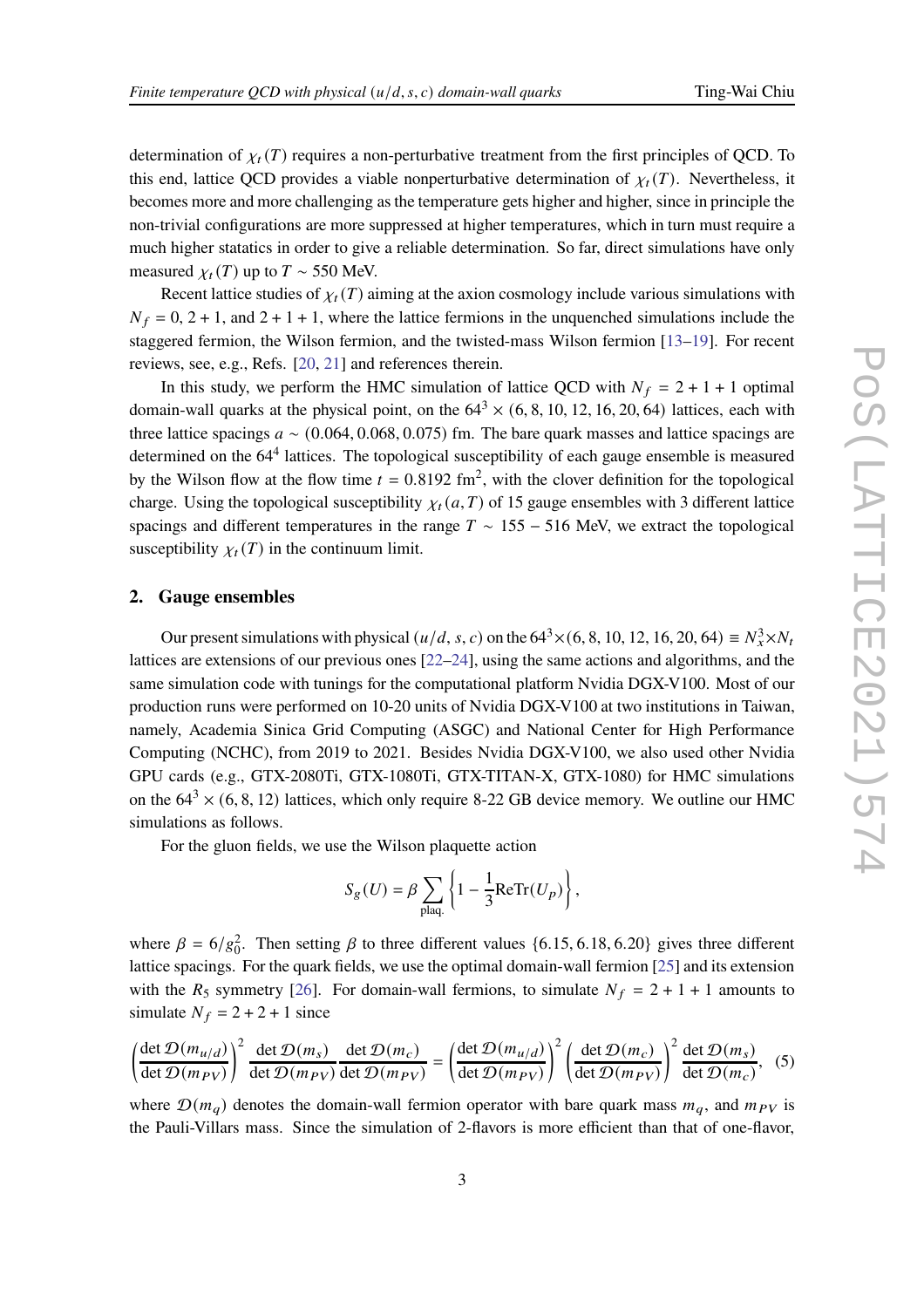we use the RHS of [\(5\)](#page-2-0) for our HMC simulations. For the two-flavor factors, we use the  $N_f = 2$ pseudofermion actions [\[27,](#page-7-6) [28](#page-7-7)]. For the one-flavor factor, we use the exact one-flavor pseudofermion action (EOFA) for DWF [\[29](#page-7-8)]. The parameters of the pseudofermion actions are fixed as follows. For the  $\mathcal{D}(m_q)$  defined in Eq. (2) of Ref. [\[29\]](#page-7-8), we fix  $c = 1, d = 0, m_0 = 1.3, N_s = 16, \lambda_{max} = 6.20$ , and  $\lambda_{min} = 0.05$ . In the molecular dynamics, in order to enhance the efficiency, we use the Omelyan integrator, the Sexton-Weingarten multiple time scale method, and the mass preconditioning. The linear systems for computing the fermion forces and actions are solved by the conjugate gradient with mixed precision.

The initial thermalization of each ensemble is performed in one node with 1-8 GPUs interconnected by the NVLink. After thermalization, a set of gauge configurations are sampled and distributed to 8-16 simulation units, and each unit performs an independent stream of HMC simulation. Here one simulation unit consists of 1-8 GPUs in one node, depending on the size of the device memory and the computational efficiency. Then we sample one configuration every 5 trajectories in each stream, and obtain a total number of configurations for each ensemble. The statistics of the 15 gauge ensembles with  $T > T_c \sim 150$  MeV are listed in Table [1,](#page-3-0) where  $T = 1/(N_t a)$ .

The lattice spacings and bare quark masses are determined on the 64<sup>4</sup> lattice. For the determination of the lattice spacing, we use the Wilson flow [\[30](#page-7-9), [31](#page-7-10)] with the condition

$$
\{t^2\langle E(t)\rangle\}\big|_{t=t_0}=0.3,
$$

to obtain  $\sqrt{t_0}/a$ , then to use the input  $\sqrt{t_0}$  = 0.1416(8) fm [\[32](#page-7-11)] to obtain the lattice spacing a. The lattice spacings for  $\beta = \{6.15, 6.18, 6.20\}$ are listed in Table [2.](#page-3-1) In all cases, the spatial volume satisfies  $L^3 > (4 \text{ fm})^3$  and  $M_{\pi}L \ge 3$ .

For each lattice spacing, the bare quark masses of  $u/d$ , s and c are tuned such that the lowest-lying masses of the meson operators  $\{\bar{u}\gamma_5 d, \bar{s}\gamma_i s, \bar{c}\gamma_i c\}$ are in agreement with the physical masses of  $\{\pi^{\pm}(140), \phi(1020), J/\psi(3097)\}\;$  respectively. The bare quark masses of  $u/d$ , s, and c of each lattice spacing are listed in Table [2.](#page-3-1)

To measure the chiral symmetry breaking due to finite  $N_s = 16$ , we compute the residual mass according to the formula derived in Ref. [\[33](#page-7-12)]. The

<span id="page-3-1"></span>**Table 2:** The lattice spacings and the bare quark masses of the gauge ensembles.

| $\beta$ | $a$ [fm]                               | $m_{u/d}a$ | $m_s a$ | $m_c a$ |
|---------|----------------------------------------|------------|---------|---------|
|         | 6.15  0.0748(1)  0.00200  0.064  0.705 |            |         |         |
|         | 6.18  0.0685(1)  0.00180  0.058  0.626 |            |         |         |
|         | 6.20  0.0636(1)  0.00125  0.040  0.550 |            |         |         |

residual masses of  $u/d$ , s, and c quarks are computed for each of the 15 ensembles in this study, and they are less than 1.86%, 0.05% and 0.002% of their bare masses respectively. In the units of

<span id="page-3-0"></span>**Table 1:** The lattice parameters and statistics of the 15 gauge ensembles with  $T > T_c$ .

| β    | $a$ [fm] | $N_{x}$ | $N_t$ | T[MeV] | $N_{\text{confs}}$ |
|------|----------|---------|-------|--------|--------------------|
| 6.20 | 0.0636   | 64      | 20    | 155    | 581                |
| 6.18 | 0.0685   | 64      | 16    | 180    | 650                |
| 6.20 | 0.0636   | 64      | 16    | 193    | 1577               |
| 6.15 | 0.0748   | 64      | 12    | 219    | 566                |
| 6.18 | 0.0685   | 64      | 12    | 240    | 500                |
| 6.20 | 0.0636   | 64      | 12    | 258    | 1373               |
| 6.15 | 0.0748   | 64      | 10    | 263    | 690                |
| 6.18 | 0.0685   | 64      | 10    | 288    | 665                |
| 6.20 | 0.0636   | 64      | 10    | 310    | 2547               |
| 6.15 | 0.0748   | 64      | 8     | 329    | 1581               |
| 6.18 | 0.0685   | 64      | 8     | 360    | 1822               |
| 6.20 | 0.0636   | 64      | 8     | 387    | 2665               |
| 6.15 | 0.0748   | 64      | 6     | 438    | 1714               |
| 6.18 | 0.0685   | 64      | 6     | 479    | 1983               |
| 6.20 | 0.0636   | 64      | 6     | 516    | 3038               |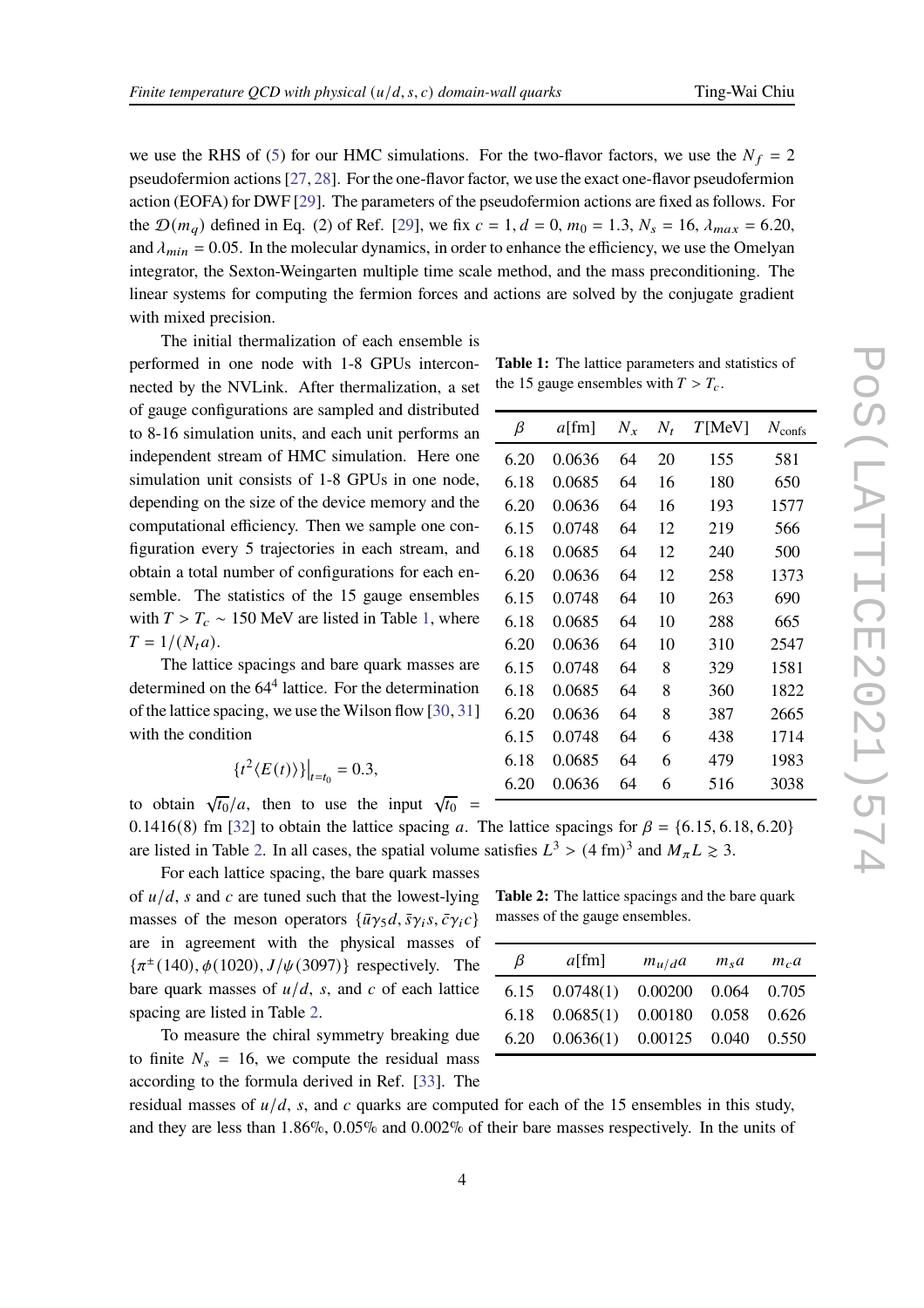MeV/ $c^2$ , the residual masses of  $u/d$ , s and c quarks are less than 0.09, 0.08, and 0.04 respectively. This asserts that the chiral symmetry is well preserved such that the deviation of the bare quark mass  $m_a$  is sufficiently small in the effective 4D Dirac operator  $(D_c + m_a)/(1 + rD_c)$  of the optimal domain-wall fermion, for both light and heavy quarks. In other words, the chiral symmetry in our simulations should be sufficiently precise to guarantee that the hadronic observables can be determined with a good precision, with the associated uncertainty much less than those due to statistics and other systematic ones.

### **3. Topological charge and topological susceptibility**

The topological charge  $Q_t$  of each configuration is measured by the Wilson flow, using the clover definition. The Wilson flow equation is integrated from the flow time  $t/a^2 = 0$  to 256 with the step size 0.01. In order to extrapolate the topological susceptibility  $\chi_t = \langle Q_t^2 \rangle / V$  to the continuum limit,  $Q_t$  is required to be measured at the same physical flow time for each configuration, which is chosen to be 0.8192 fm<sup>2</sup> such that  $\chi_t$  attains a plateau for each ensemble in this study.

The results of  $\chi_t^{1/4}(a,T)$  of 15 gauge ensembles are plotted in Fig. [1,](#page-4-0) which are denoted by blue circles ( $a \sim 0.075$  fm), red inverted triangles ( $a \sim 0.068$  fm), and

<span id="page-4-0"></span>

**Figure 1:** The fourth root of topological susceptibility  $\chi_t^{1/4}$ versus the temperature  $T$ .

green squares ( $a \sim 0.064$  fm). First, we observe that the 5 data points of  $\chi_t^{1/4}$  at high temperature  $T > 350$  MeV can be fitted by the power law  $\chi_t^{1/4}(T) \sim T^{-p}$ , independent of the lattice spacing a. However, the power law cannot fit all 15 data points. In order to construct an analytic formula which can fit all data points of  $\chi_t(T)$  for all temperatures, one considers a function which behaves like the power law ~  $(T_c/T)^p$  for  $T \gg T_c$ , but in general it incorporates all higher order corrections, i.e.,

<span id="page-4-1"></span>
$$
\chi_t^{1/4}(T) = c_0 (T_c/T)^p \left[ 1 + b_1 (T_c/T) + b_2 (T_c/T)^2 + \dots + b_n (T_c/T)^n + \dots \right].
$$
 (6)

In practice, it is vital to recast [\(6\)](#page-4-1) into a formula with fewer parameters, e.g.,

<span id="page-4-2"></span>
$$
\chi_t^{1/4}(T) = c_0 \frac{(T_c/T)^p}{1 + b_1 (T_c/T) + b_2 (T_c/T)^2}.
$$
\n(7)

It turns out that the 6 data points of  $\chi_t^{1/4}$  at  $a \sim 0.064$  fm ( $\beta = 6.20$ ) are well fitted by [\(7\)](#page-4-2). Thus, for the global fitting of all  $\chi_t^{1/4}(a,T)$  with different a and T, the simplest extension of [\(7\)](#page-4-2) is to replace  $c_0$  with  $(c_0 + c_1 a^2)$ . This leads to the ansatz

<span id="page-4-3"></span>
$$
\chi_t^{1/4}(a,T) = (c_0 + c_1 a^2) \frac{(T_c/T)^p}{1 + b_1 (T_c/T) + b_2 (T_c/T)^2}, \quad T_c = 150 \text{ MeV}.
$$
 (8)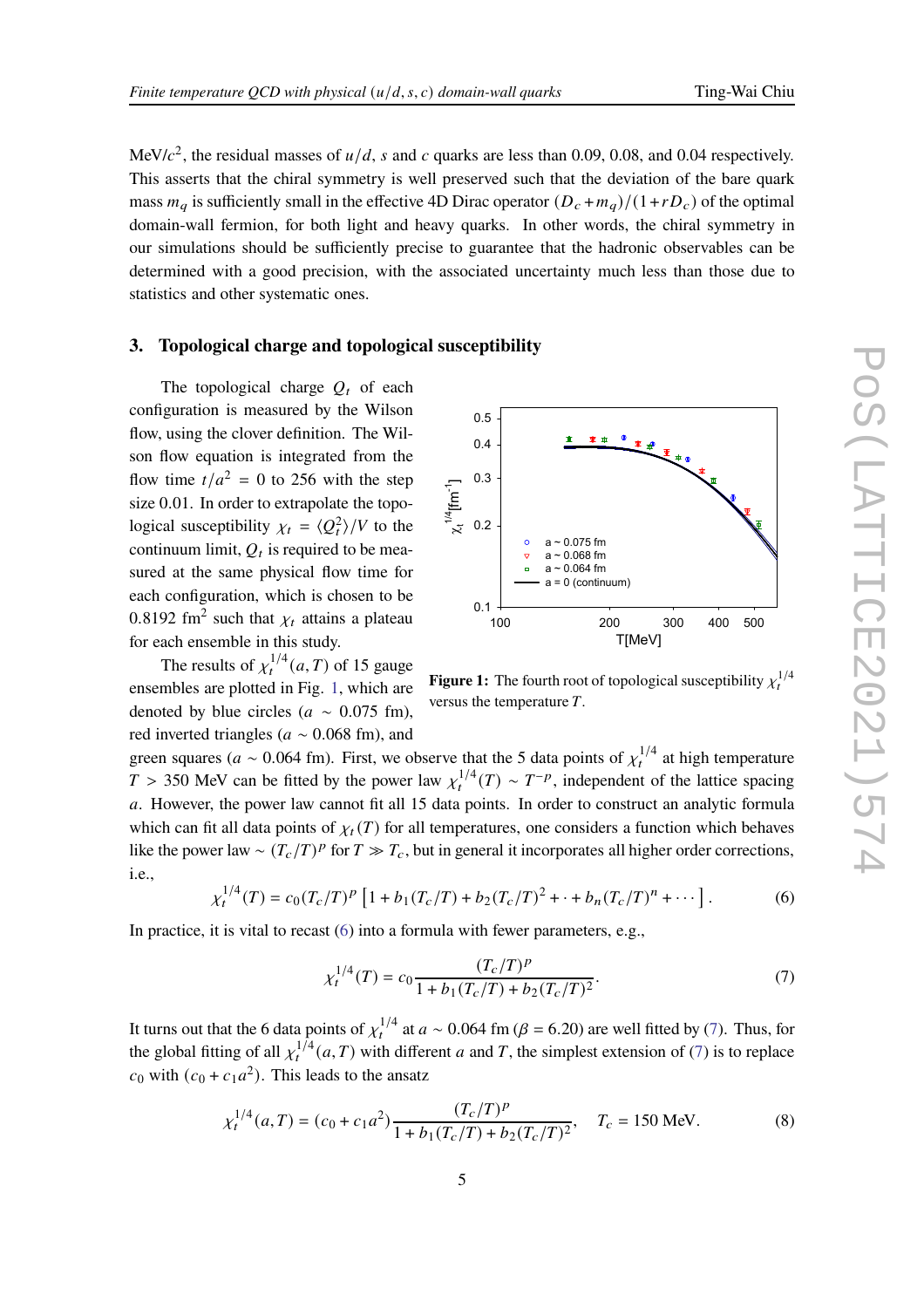Fitting the [1](#page-4-0)5 data points of  $\chi_t^{1/4}$  in Fig. 1 to [\(8\)](#page-4-3), it gives  $c_0 = 1.89(3)$ ,  $c_1 = 32.2(6.8)$ ,  $p = 2.03(5)$ ,  $b_1 = -2.42(19)$ ,  $b_2 = 6.25(14)$  with  $\chi^2$ /d.o.f. = 0.21. Note that the fitting results are rather insensitive to the choice of  $T_c = 150$  MeV, i.e., any value of  $T_c$  in the range of 145-155 MeV gives almost the same results. Then  $\chi_t^{1/4}(T)$  in the continuum limit can be obtained by setting  $a^2 = 0$  in [\(8\)](#page-4-3), which is plotted as the solid black line in Fig. [1,](#page-4-0) with the error bars as the enveloping blue solid lines. In the limit  $T \gg T_c$ , it becomes  $\chi_t^{1/4}(T) = c_0 (T_c/T)^{2.03(5)}$ , i.e.,  $\chi_t(T) = c_0^4 (T_c/T)^{8.1(2)}$ , which agrees with the temperature dependence of  $\chi_t(T)$  in the dilute instanton gas approximation (DIGA) [\[34\]](#page-7-13), i.e.,  $\chi_t(T) \sim T^{-8.3}$  for  $N_f = 4$ . This also implies that our data points of  $\chi_t(a, T)$  (for  $T > 350$  MeV) are valid, up to an overall constant factor.

It is interesting to note that our 15 data points of  $\chi_t(a,T)$  are only up to the temperature  $T \sim 515$  MeV. Nevertheless, they are sufficient to fix the coefficents of [\(8\)](#page-4-3), which in turn can give  $\chi_t(T)$  for any  $T > T_c$ . This is the major advantage of having an analytic formula like [\(8\)](#page-4-3). There are many possible variations of [\(8\)](#page-4-3), e.g., replacing  $(c_0 + c_1a^2)$  by  $(c_0 + c_1a^2 + c_2a^4)$ , adding the  $a^2$ term to the exponent  $p$  and/or the coefficients  $b_1$  and  $b_2$ , etc. For our 15 data points, all variations give consistent results of  $\chi_t(T)$  in the continuum limit.

## **4. Discussions**

To summarize, this is the first determination of  $\chi_t(T)$  in lattice QCD with  $N_f = 2 + 1 + 1$ optimal domain-wall quarks at the physical point, by direct simulations. Here the chiral symmetry is preserved with  $N_s = 16$  in the fifth dimension, and the optimal weights  $\{\omega_s, s = 1, \dots, 16\}$ are computed with  $\lambda_{min} = 0.05$  and  $\lambda_{max} = 6.2$ , and the error of the sign function of  $H_w$  is less than  $1.2 \times 10^{-5}$ , for eigenvalues of  $H_w$  satisfying  $\lambda_{min} \leq |\lambda(H_w)| \leq \lambda_{max}$ . However, it is not in the exact chiral symmetry limit, the smallest eigenvalue of the effective 4D Dirac operator  $D(m_q) = (D_c + m_q)/(1 + rD_c)$  is larger than  $m_q$ . Thus the fermion determinant is larger than its value in the exact chiral symmetry limit. Now the question is how  $\chi_t(T)$  depends on the chiral symmetry in this study. For optimal domain-wall fermion, the exact chiral symmetry is in the limit  $N_s \to \infty$  and  $\lambda_{min} \to 0$ . In practice, this can be attained by increasing  $N_s$  and decreasing  $\lambda_{min}$  such that the error due to the chiral symmetry breaking becomes negligible in any physical observables. For example, if one takes  $N_s = 32$ ,  $\lambda_{min} = 10^{-4}$  and  $\lambda_{max} = 6.2$ , then the error of the sign function of  $H_w$  is less than  $1.2 \times 10^{-5}$  for eigenvalues of  $H_w$  satisfying  $10^{-4} \le |\lambda(H_w)| \le 6.2$ . Nevertheless, this set of simulations is estimated to be ∼ 100 times more expensive than the present one, beyond the limit of our present resources. At this point, one may wonder whether it is possible to use the reweighting method to obtain  $\chi_t(a,T)$  in the exact chiral symmetry limit, without performing new simulations at all. However, according to our discussion of the reweighting method for DWF [\[35](#page-7-14)], it is infeasible to apply the reweighting method to the  $\chi_t(a,T)$  results in the present study, thus new simulations with smaller  $\lambda_{min}$  and larger  $N_s$  are required.

### **Acknowledgement**

We are grateful to Academia Sinica Grid Computing Center (ASGC) and National Center for High Performance Computing (NCHC) for the computer time and facilities. This work is supported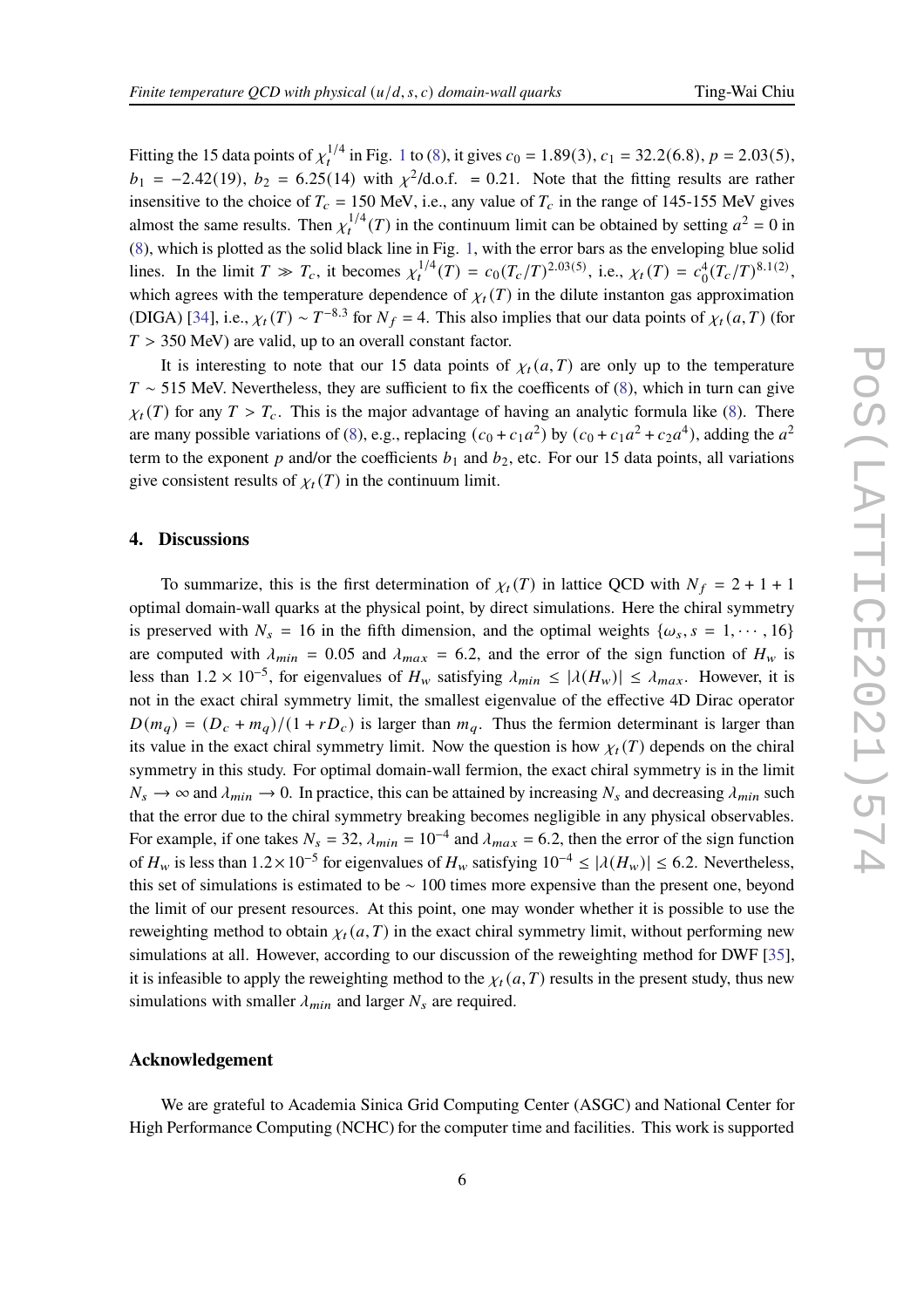by the Ministry of Science and Technology (Grant Nos. 108-2112-M-003-005, 109-2112-M-003- 006, 110-2112-M-003-009).

### **References**

- <span id="page-6-0"></span>[1] H. Leutwyler and A. V. Smilga, Phys. Rev. D **46**, 5607-5632 (1992)
- <span id="page-6-1"></span>[2] G. 't Hooft, Phys. Rev. Lett. **37**, 8-11 (1976); Phys. Rev. D **14**, 3432-3450 (1976) [erratum: Phys. Rev. D **18**, 2199 (1978)]
- [3] E. Witten, Nucl. Phys. B **156**, 269-283 (1979)
- <span id="page-6-2"></span>[4] G. Veneziano, Nucl. Phys. B **159**, 213-224 (1979)
- <span id="page-6-3"></span>[5] R. D. Peccei and H. R. Quinn, Phys. Rev. Lett. **38**, 1440-1443 (1977); Phys. Rev. D **16**, 1791-1797 (1977)
- [6] S. Weinberg, Phys. Rev. Lett. **40**, 223-226 (1978)
- <span id="page-6-4"></span>[7] F. Wilczek, Phys. Rev. Lett. **40**, 279-282 (1978)
- <span id="page-6-5"></span>[8] M. Dine, W. Fischler and M. Srednicki, Phys. Lett. B **104**, 199-202 (1981)
- [9] J. Preskill, M. B. Wise and F. Wilczek, Phys. Lett. B **120**, 127-132 (1983)
- <span id="page-6-6"></span>[10] L. F. Abbott and P. Sikivie, Phys. Lett. B **120**, 133-136 (1983)
- <span id="page-6-7"></span>[11] J. Gasser and H. Leutwyler, Phys. Lett. B **184**, 83-88 (1987)
- <span id="page-6-8"></span>[12] F. C. Hansen and H. Leutwyler, Nucl. Phys. B **350**, 201-227 (1991)
- <span id="page-6-9"></span>[13] E. Berkowitz, M. I. Buchoff and E. Rinaldi, Phys. Rev. D **92**, no.3, 034507 (2015) [arXiv:1505.07455 [hep-ph]].
- [14] R. Kitano and N. Yamada, JHEP **10**, 136 (2015) [arXiv:1506.00370 [hep-ph]].
- [15] S. Borsanyi, M. Dierigl, Z. Fodor, S. D. Katz, S. W. Mages, D. Nogradi, J. Redondo, A. Ringwald and K. K. Szabo, Phys. Lett. B **752**, 175-181 (2016) [arXiv:1508.06917 [hep-lat]].
- [16] C. Bonati, M. D'Elia, M. Mariti, G. Martinelli, M. Mesiti, F. Negro, F. Sanfilippo and G. Villadoro, JHEP **03**, 155 (2016) [arXiv:1512.06746 [hep-lat]].
- [17] P. Petreczky, H. P. Schadler and S. Sharma, Phys. Lett. B **762**, 498-505 (2016) [arXiv:1606.03145 [hep-lat]].
- [18] S. Borsanyi, Z. Fodor, J. Guenther, K. H. Kampert, S. D. Katz, T. Kawanai, T. G. Kovacs, S. W. Mages, A. Pasztor and F. Pittler, *et al.* Nature **539**, no.7627, 69-71 (2016) [arXiv:1606.07494 [hep-lat]].
- <span id="page-6-10"></span>[19] F. Burger, E. M. Ilgenfritz, M. P. Lombardo and A. Trunin, Phys. Rev. D **98**, no.9, 094501 (2018) [arXiv:1805.06001 [hep-lat]].